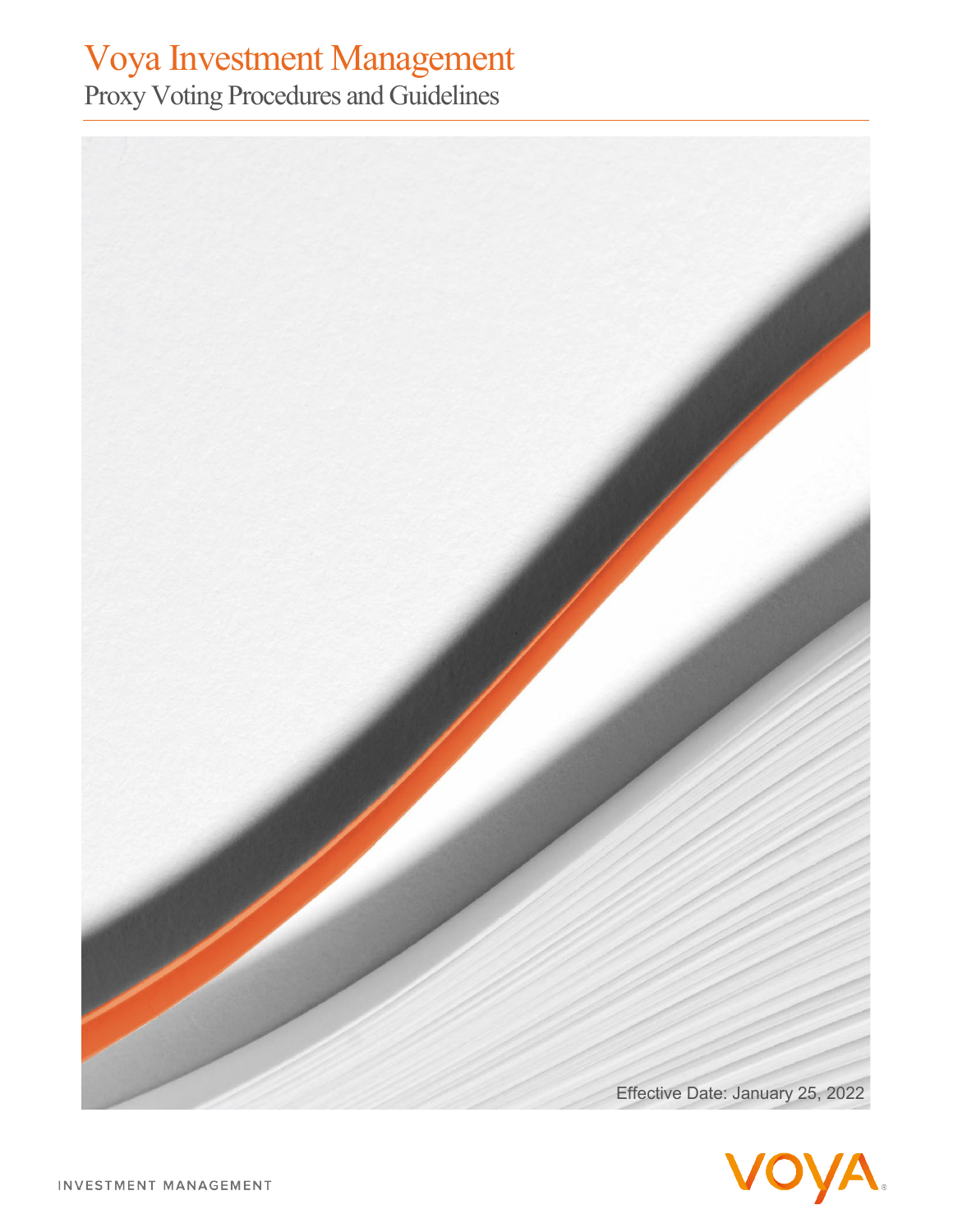# Introduction

Voya Investment Management ("Voya IM") as a fiduciary must vote proxies in the best interest of our clients. To this end, Voya IM considers many factors, including, without limitation, environmental, social and governance (ESG) factors which may impact the investment risk and return profiles of our clients' investments. As such, the Voya IM Proxy Voting Procedures and Guidelines ("Guidelines") were developed to summarize Voya IM's philosophy on various issues of concern to investors and provide a general indication of how Voya IM will vote its clients' portfolio securities in regard to these issues in order to maximize shareholder value and mitigate risks.

# **These Guidelines:**

- Cover accounts managed by Voya IM for which the client has delegated voting authority to Voya IM
- Reflect the usual voting position on certain recurring proxy issues
- May not anticipate every proposal or involve unusual circumstances
- Are subject to change without immediate notification as issues arise; and
- Should not be construed as binding

While Voya IM will vote proxies similarly across accounts for which it has voting authority, Voya IM may, when agreed upon in writing, vote proxies for certain clients or funds in accordance with the client's or fund's own proxy voting policy.

# Proxy Voting Responsibility

# **Proxy Committee**

Voya IM has a Proxy Committee that is comprised of investment professionals, as well as senior leaders of compliance, active ownership, ESG investment research, legal, client service, and operations. The Proxy Committee is responsible for ensuring that proxies are voted consistent with Voya IM's Guidelines. In so doing, the Proxy Committee reviews and evaluates the Guidelines, oversees the development and implementation of the Guidelines, and resolves ad hoc issues that may arise. The Proxy Committee will conduct its activities in accordance with its charter.

# **Active Ownership Team**

The Voya IM Active Ownership team ("AO Team") is responsible for overseeing the Proxy Advisory Firm (as defined in the Proxy Advisory Firm section below) and voting proxies in accordance with the Guidelines. The AO Team is authorized to direct the Proxy Advisory Firm to vote a proxy in accordance with the Guidelines.

The AO Team works with various Voya IM teams and clients' custodians to ensure proper set-up and maintenance of all accounts with the Proxy Advisory Firm.

The AO Team collaborates with the investment professionals when voting certain proposals and/or engaging with portfolio companies. The AO Team reviews and, consistent with fiduciary obligations, votes certain proposals on a case-by-case basis and provides the rationale for such vote to member(s) of the Voya IM Investment Team as defined below.

The AO Team is also responsible for identifying and informing the Proxy Committee of potential conflicts as discussed below.

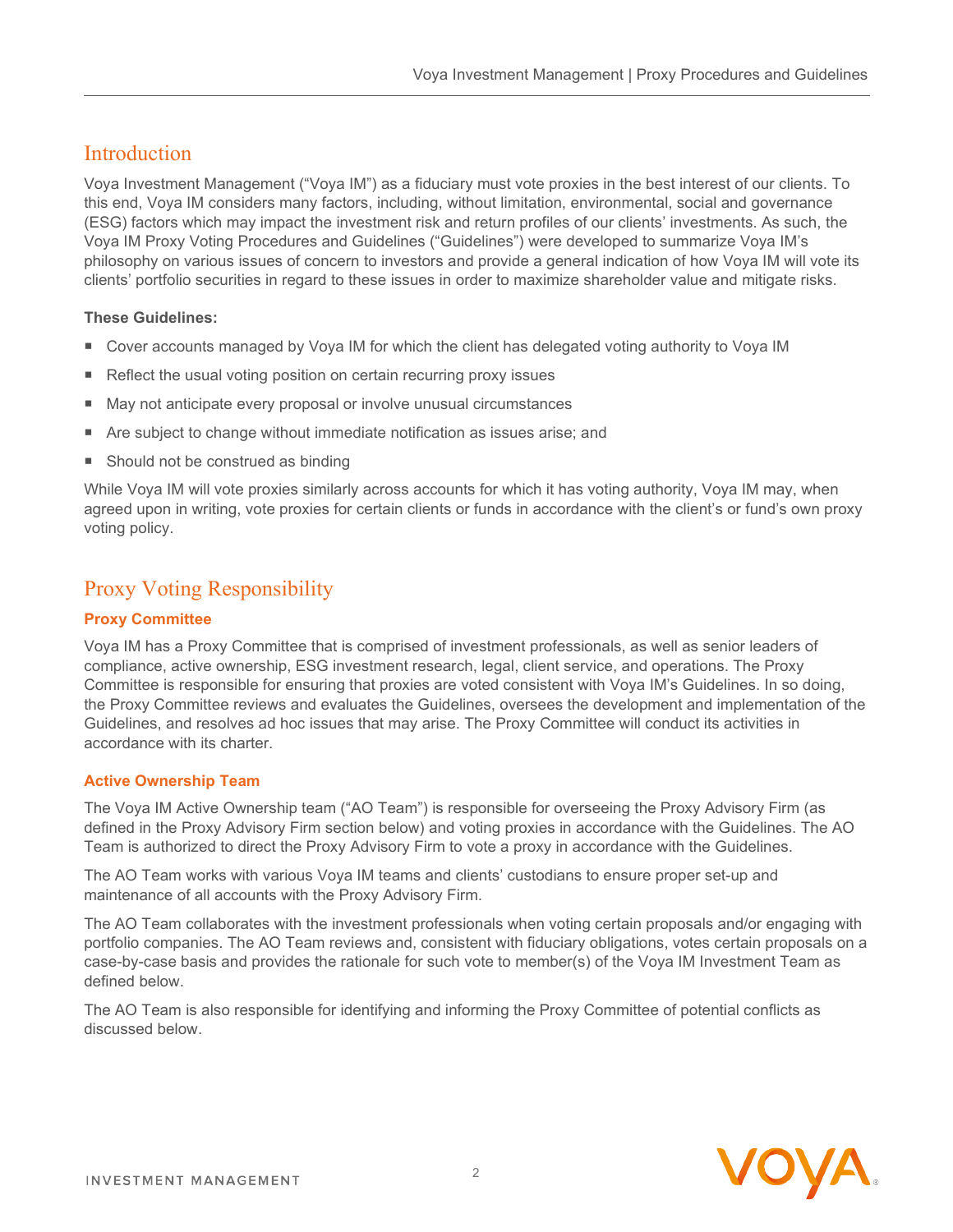#### **Investment Team**

Members of the Investment Team (defined for purposes of these Guidelines to include Voya IM Portfolio Managers and Research Analysts, collectively the "Investment Team") are encouraged to submit recommendations to the AO Team regarding the voting of proxies related to the portfolio securities over which they have day-to-day portfolio management responsibility. Input from relevant members of the Investment Team will be considered in determining how the proxy will be voted.

#### **Proxy Advisory Firm**

Voya IM uses Institutional Shareholder Services Inc. ("ISS") as its Proxy Advisory Firm to assist in managing its proxy voting responsibilities. ISS is an independent proxy voting adviser that specializes in providing a variety of fiduciary-level proxy related services to institutional investment managers, plan sponsors, and other institutional investors.

The services Voya IM receives from ISS include in-depth research and vote recommendations based on the ISS Benchmark Proxy Voting Guidelines.

ISS coordinates with Voya IM's clients' custodians to ensure that all proxy materials relating to the portfolio securities are processed in a timely fashion.

# Proxy Voting Procedures

# **Voting Practices**

Best efforts will be used to vote proxies in all instances. However, where it is in the best interest of clients, Voya IM may determine not to vote proxies under certain circumstances including the:

- Economic effect on a client's interests or the value of the portfolio holding is indeterminable or insignificant, e.g., proxies in connection with fractional shares or securities no longer held in a client portfolio, or proxies being considered on behalf of an account that has been liquidated or is otherwise no longer in existence
- Extensive jurisdictional requirements that challenge the economic benefit of voting such as meeting- or market-specific restrictions, require additional documentation, or impose share blocking practices that may result in trading restrictions
- Ballots cannot be secured by the Proxy Advisory Firm in time to execute the vote by the stated deadline, e.g., certain international proxies with early voting deadlines

#### **Securities Lending**

Voya IM will not be able to vote on behalf of an account if the account participates in the lending of its securities. When a security is out on loan, certain rights are transferred to the borrower, including voting rights. Therefore, if all the shares of a particular security are on loan on the record date for the company's shareholder meeting, the account's custodian will not forward the ballot for the security to the Proxy Advisory Firm for voting.

#### **Conflicts of Interest**

Voya IM has procedures to identify and address conflicts that may arise from time to time, including those concerning ISS or its affiliates (each a "Potential ISS Conflict") and Voya IM or its affiliates, Voya IM clients, certain trading counterparties and / or key vendors of Voya IM (each, a "Potential Voya IM Conflict").

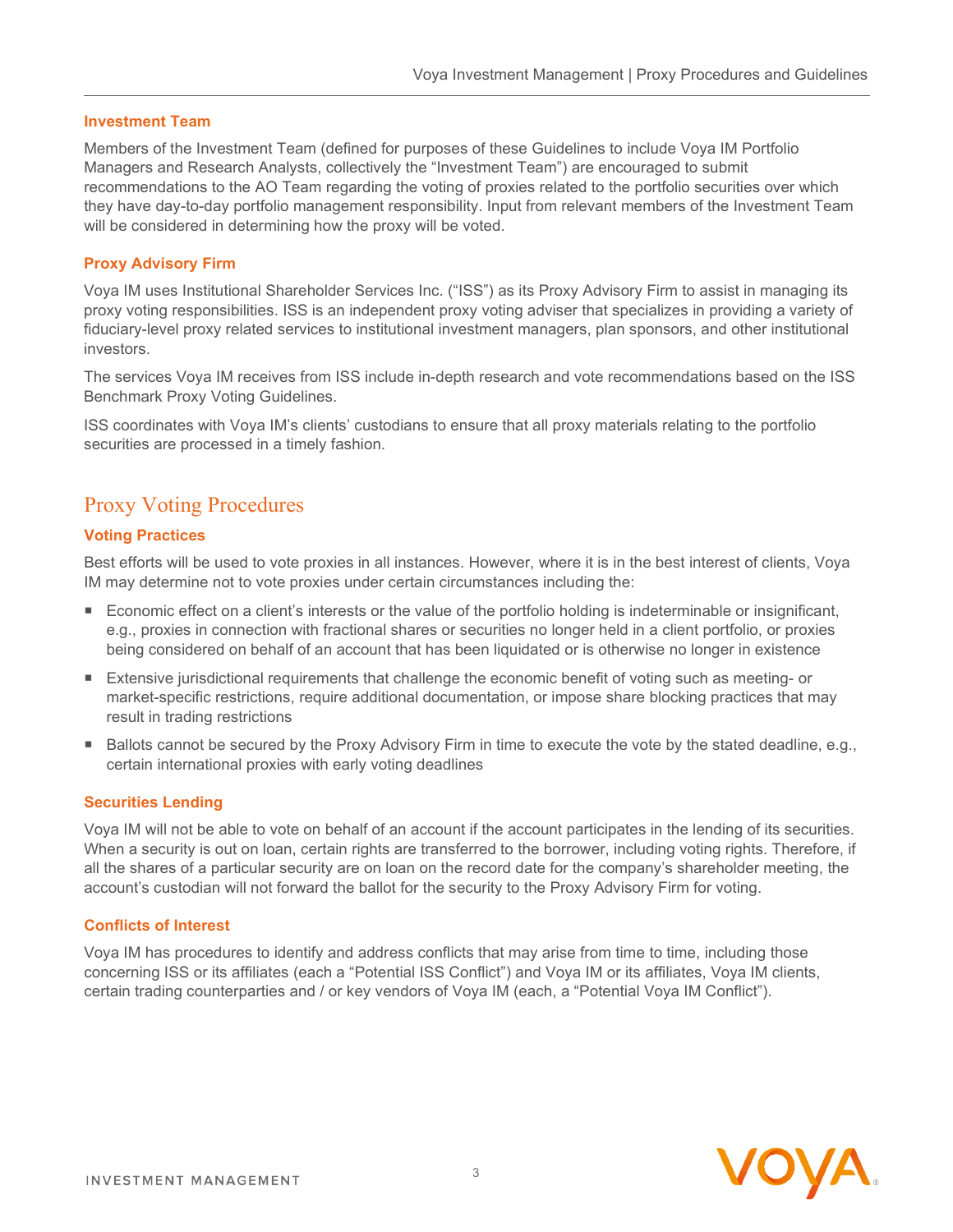#### *Potential Proxy Advisory Firm's Conflicts*

Voya IM has adopted annual and periodic assessment procedures in which actions are taken to: (1) reasonably ensure ISS' independence, competence, and impartiality and (2) identify and address conflicts that may arise from time to time concerning ISS or its affiliates. The procedures include comprehensive due diligence regarding policies, practices, and activities of ISS and its affiliates as well as specific analysis of ISS' services on behalf of Voya IM and its clients.

#### *Potential Voya IM Conflicts*

The AO Team maintains a Potential Proxy Conflicts List that it used to screen for Potential Voya IM Conflicts.

If a Potential Voya IM Conflict exists, and a member of the Investment Team or the AO Team wishes to vote contrary to the Guidelines, the AO Team will call a meeting of the Proxy Committee. The Proxy Committee will then consider the matter and vote on the best course of action. Additional insight may be provided to the Proxy Committee from internal analysts who cover the applicable security.

The AO Team will use best efforts to convene the Proxy Committee with respect to all matters requiring its consideration. In the event quorum requirements cannot be timely met in connection with a voting deadline, the vote will be executed in accordance with the Guidelines.

A record will be maintained regarding any determination to vote contrary to the Guidelines, including those where a Potential Voya IM Conflict is present, referencing the rationale for it.

#### **Share-blocking Countries**

Voya IM does not generally vote proxies in countries that impose share-blocking or for which custodians may impose share-blocking. Voya IM may vote proxies in share-blocking countries if the proxy is listed as non-shareblocking by the Proxy Advisory Firm.

#### **Unverified Accounts**

From time to time, ballots may be posted by the Proxy Advisory Firm to accounts designated as Voya IM accounts but not yet verified as such. Voya IM will not vote ballots until the account has been verified as a Voya IM account for which Voya IM has been given voting authority.

# Proxy Voting Guidelines

Proxy voting is an important method to protect shareholder rights and maximize the long-term value of the companies in which Voya IM invests.

Consistent with applicable legal and fiduciary standards, Voya IM incorporates relevant factors into our analysis of the long-term performance outlook of a company and the value of its securities. As a signatory to the Principles for Responsible Investment, Voya IM understands that ESG factors can impact the investment risk and return profiles of our investments.

A company's board of directors and management should act in shareholders' best interest when establishing effective governance structure and business strategies, while managing risks and promoting sustainability. Accordingly, the guidelines below describe Voya IM's approach to voting on various issues.

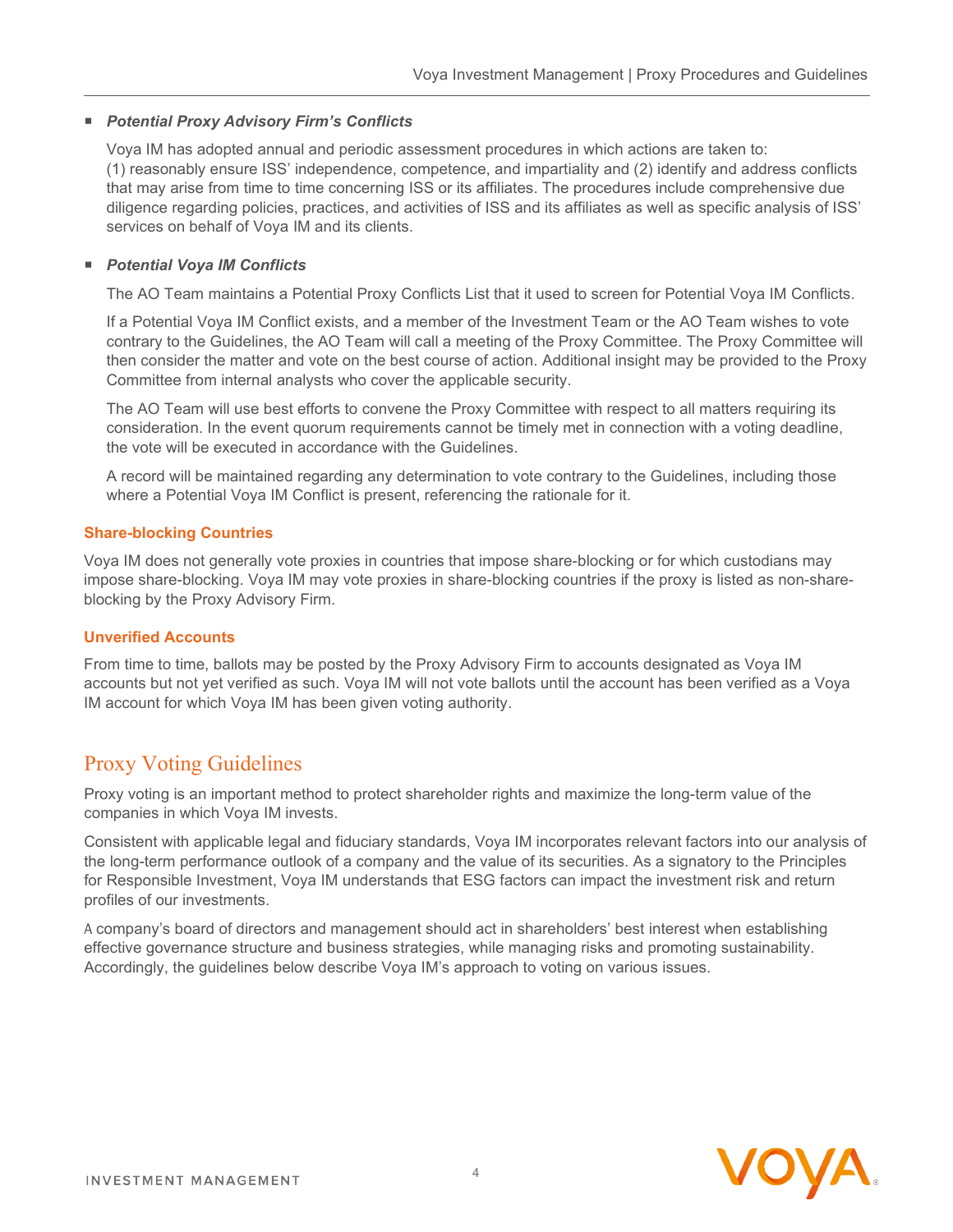#### **1. Audit-related**

The effectiveness and independence of a company's audit committee and the work of the external auditor are an important component in the board's oversight of financial reporting, internal controls, and risk management.

Therefore, proposals relating to audit committee members, audit matters, and/or external auditors may be opposed if there is evidence of failures in oversight including material weaknesses in financial reporting, internal controls without sufficient mitigation, or excessive non-audit fees that may compromise independence.

Voya IM considers shareholder proposals on audit matters involving prohibition of engagement in non-audit services and audit firm rotation taking into account the nature of the non-audit services and various characteristics that reveal the operation and effectiveness of the audit committee and the auditor.

#### **2. Board of Directors' Accountabilities**

#### a. Board Independence

Board and committee independence are critical for ensuring accountability to shareholders and protecting shareholders' investment. Therefore, boards should be comprised of a majority of independent directors and key committees should be comprised exclusively of independent directors, depending on the market requirements. Voya IM will oppose any executive director serving on a key committee. Voya IM will also oppose a proposal to ratify the executive director's position on a key committee.

Further, boards should generally have an independent board chair. If the board has an executive chair, it must have a lead independent director with very robust roles and responsibilities.

Voya IM will generally support shareholder proposals that require the board chair to be independent.

#### b. Board Composition and Diversity

Boards should be comprised of directors who bring a variety of skills, expertise, experience and diversity, including gender and racial/ethnicity; and should disclose sufficient information regarding the directors thereby allowing shareholders to assess the boards and the directors' effectiveness and adequacy.

Boards need to stay abreast of emerging matters affecting the company and ensure they can address these matters. Accordingly, boards should have a robust evaluation process and appropriate board refreshment; and the average board tenure of independent directors should not exceed 15 years.

Voya IM will oppose the nominating committee chair or members when the average board tenure of independent directors exceeds 15 years.

#### c. Directors' Commitment

Given the responsibility and commitment required of directors, Voya IM will oppose directors who:

- Serve on five or more public company boards
- Serve on four or more public company boards and is the board chair at two or more of these public companies, withholding support on the boards which they are not the chair
- Serves on more than two other public company boards and are named executive officers at any of these public companies, withholding support only at their outside boards
- Attend less than 75% of the board meetings each year unless they disclose a reasonable explanation of their absence

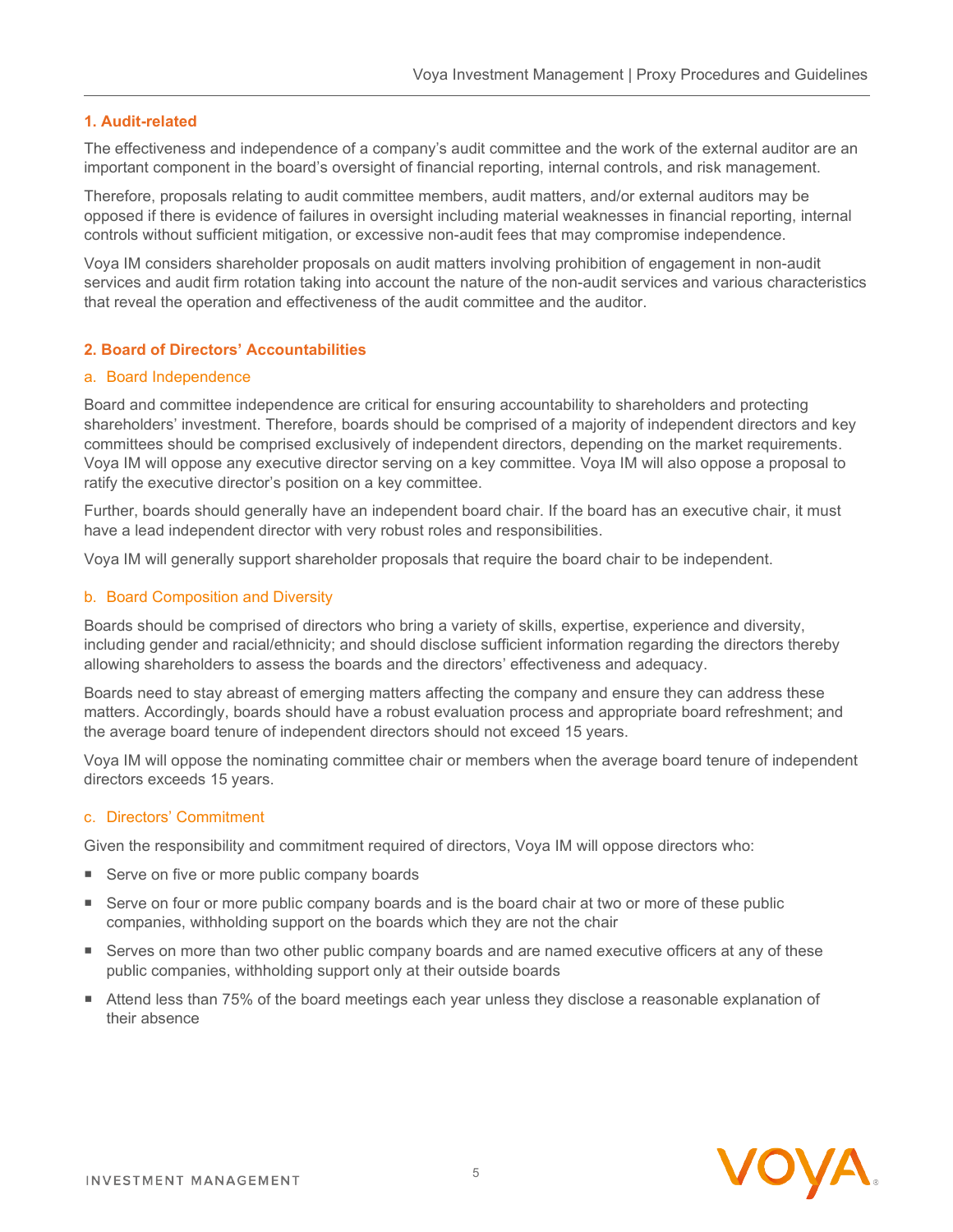#### d. Board Responsiveness to Shareholder Proposals

Boards should be responsive and transparent if a shareholder proposal received majority support, or a management proposal received low support regardless if the proposal passed. Voya IM will generally oppose the applicable director, committee members, or the entire board if appropriate in situations in which a company has not been adequately responsive to shareholder proposals receiving majority support or management proposals receiving low support.

#### e. Board's Establishing Shareholder Rights

Boards should establish a governance structure that protects shareholders' interests and does not diminish shareholder rights, including:

- a majority vote standard
- annual elections of directors
- reasonable thresholds for shareholders' to be able to call a special meeting
- the right to act by written consent
- asking shareholders to vote on non-administrative charter or bylaw amendments, and
- adopting a single-class capital structure or a multi-class capital structure *with equal voting rights*

Should a company implement a multi-class capital structure prior to or in connection with its Initial Public Offering (IPO) in which the classes have unequal voting rights, the multi-class structure should be subject to a reasonable sunset provision. Voya IM will oppose the entire board if a company has implemented a multi-class capital structure in which the classes have unequal voting rights without subjecting the structure to a reasonable sunset provision.

#### f. Board's Responsibility for Executive Compensation

As discussed in the Executive Compensation section, boards should develop an effective executive compensation structure that:

- is aligned with company performance and shareholder value
- properly balances the often-competing objectives of maximizing shareholder value, motivating and retaining executives, and minimizing risks
- discloses the approach and rationale for the executive compensation decisions, detailing the specific factors / metrics / peer groups used to develop the program, and
- does not contain problematic features such as
	- excessive compensation and/or severance arrangements
	- reloading of options
	- **Part Prepricing of underwater options**
	- multi-year guaranteed awards that are not tied to rigorous performance conditions, or
	- unnecessarily generous perquisites

Voya IM may withhold support of directors if the board was not responsive to a "Say on Pay" proposal that received low support, or a "Say on Pay" proposal is not on the agenda, particularly if the compensation program contains problematic features.

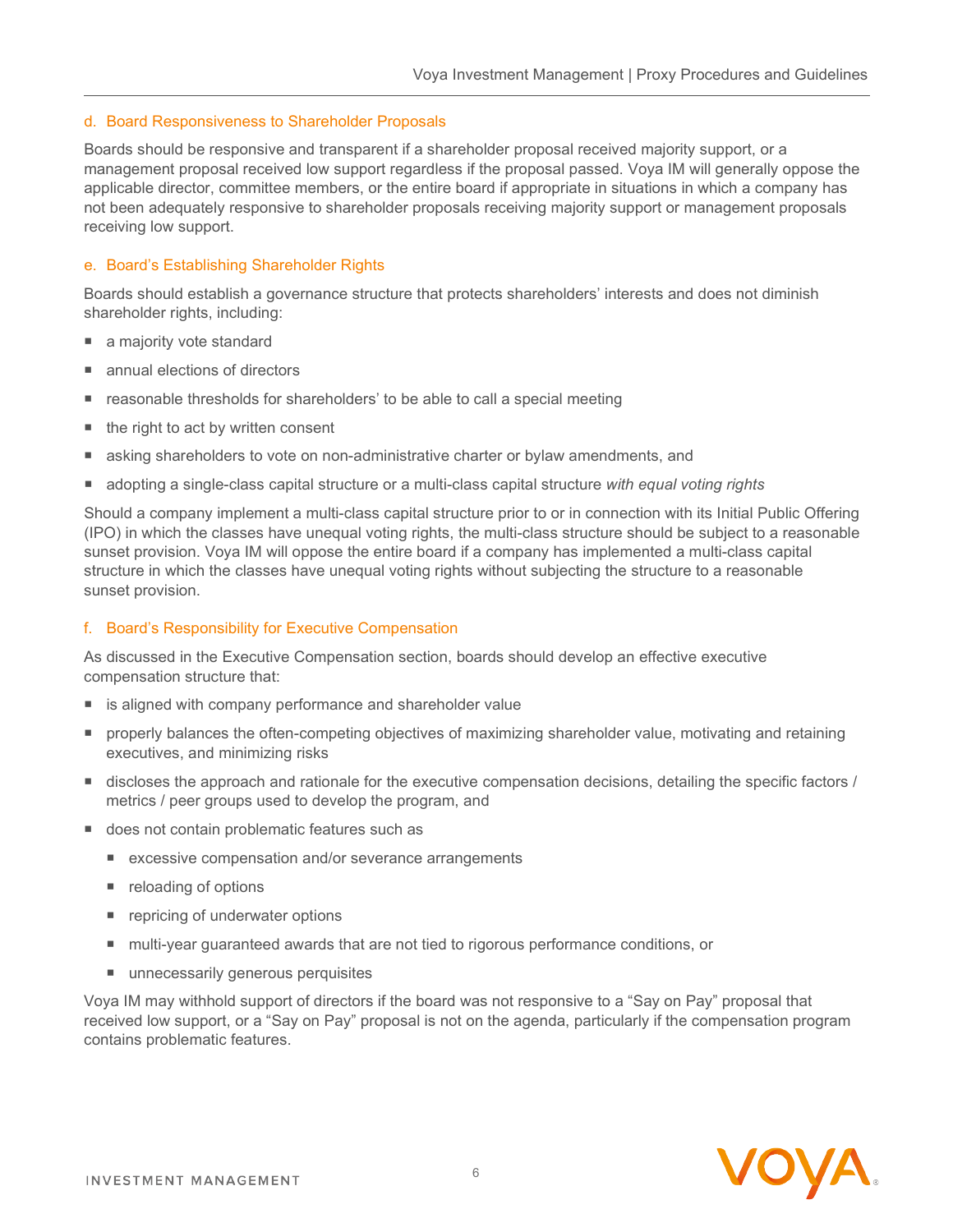#### g. Board's Responsibility for ESG Matters

Boards should consider all company stakeholders, including shareholders, employees, customers, and the community in which the company operates and/or serves. Voya IM will generally support reasonable proposals as to the creation of a board level committee overseeing sustainable/corporate social responsibility issues.

Further, Boards should have appropriate measures in place for company oversight, including ESG matters. Accordingly, material failures of governance, stewardship, risk oversight, or fiduciary responsibilities, including management of ESG risks, may result in opposition of appropriate directors.

Shareholder proposals relating to such matters should take into account the materiality of the issue, the potential effect on the company's long-term sustainability/value, and the company's method to managing such issues. Therefore, boards need to ensure management:

- identifies and manages the company's ESG risks and opportunities, and
- provides comprehensive disclosure/reporting of how it is addressing their ESG risks and opportunities

#### h. Board's Responsibility for Climate-Related Risks

All companies should take appropriate steps to understand, assess, and mitigate risks related to climate change, and the board should be responsible for the ultimate oversight of these risks. Accordingly, directors will be considered on a case-by-case basis if a company is deemed to be a significant GHG emitter and if it appears the company is not sufficiently managing these risks.

#### i. Board's Responsibilities for Audit Matters

Audit committee members are a vital component in the board's oversight of financial reporting, internal controls, and risk management. Therefore, audit committee members need to ensure proper oversight is in place to:

- prevent any material weaknesses in financial reporting and internal controls
- avoid excessive non-audit fees that may compromise independence and/or committee, independence due to business affiliation, and
- assess the external auditor's tenure and competences periodically

Boards who implement and enhance these fundamental principles will contribute to the long-term value and sustainability of the company. Therefore, Voya IM will generally oppose relevant directors, committee members, and/or the entire board if a director, committee, or the board fails to meet these expectations.

Further, Voya IM will generally support shareholder proposals requesting the company to provide a report or information on matters that are materially relevant to the company's business and the company does not appear to be addressing the issue or is lagging their peers in disclosing such information.

# **3. Capital Restructuring**

Companies should explicitly disclose the terms and their rationale when requesting to increase common stock or issue preferred shares in order to permit shareholders to evaluate the affect and risks associated with the increase or issuance.

The board's history of using authorized shares, the purpose and dilutive impact of the request, and the risks that may result if the request is not approved by shareholders will be considered when determining to support the proposal.

Reverse stock splits will generally be supported if there is a proportionate reduction in the number of authorized shares.

Nevertheless, proposals to increase or issue blank check preferred stock, to facilitate an anti-takeover device, or increase stock that has superior voting rights will not be supported.

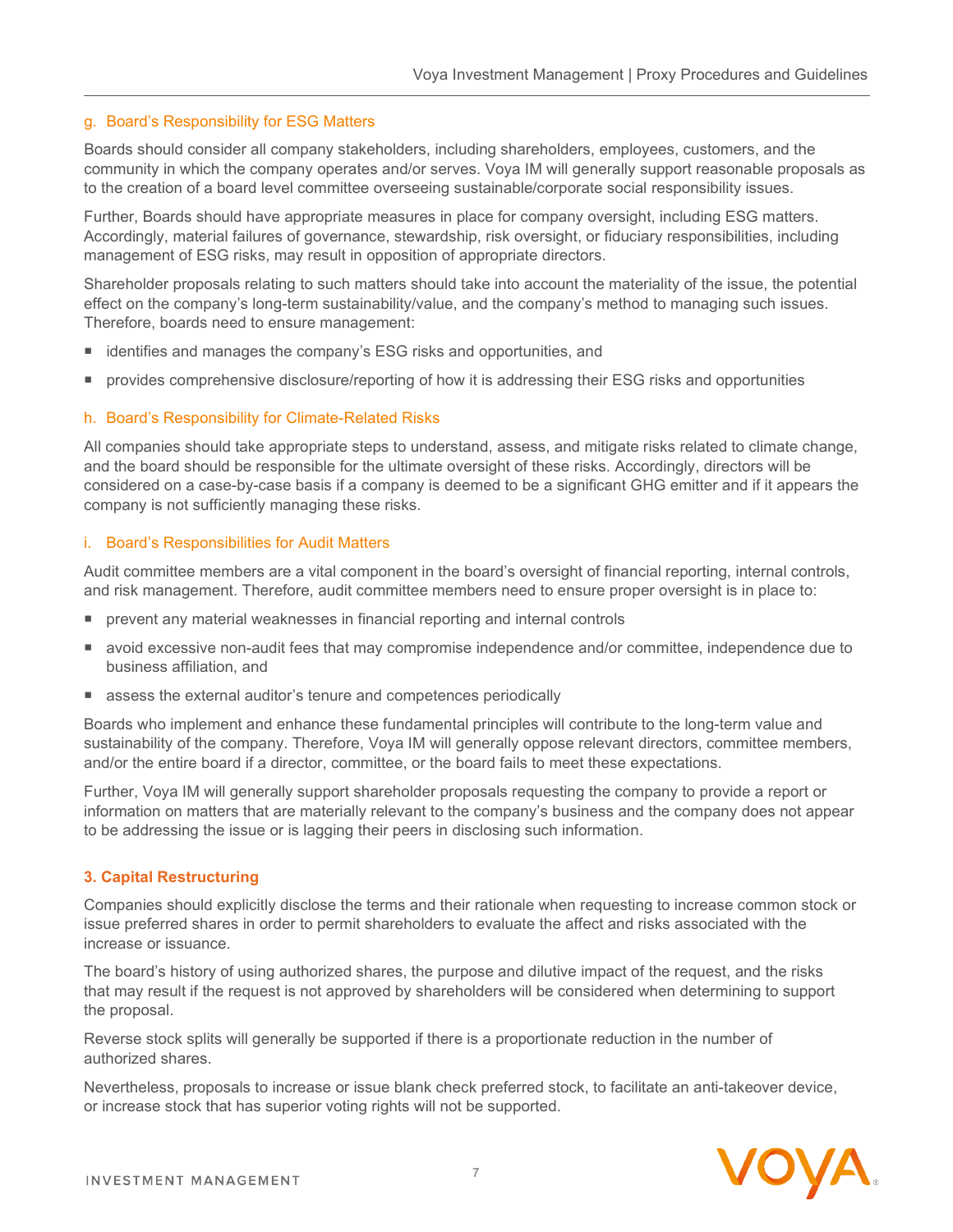Merger, acquisition and restructuring proposals will be evaluated on the merits and drawbacks of the proposed transaction.

### **4. Executive Compensation**

As noted above, to be effective, executive compensation programs should align with shareholder value and incentivize management to prudently increase the long-term value of the company. Expanding on that premise, companies should design their executive compensation program to balance the often-competing objectives of maximizing shareholder value, motivating and retaining executives, and minimizing risks. Additionally, the executive compensation program should promote sustainability/corporate social responsibility for the company's stakeholders (employees, shareholders, communities, etc.).

Given the complexity of designing a compensation program that accomplishes these objectives, the compensation committee (comprised of independent directors) is in the best position to establish an effective compensation program that not only incorporates the earlier objectives, but also adequately discloses the approach and rationale for the executive compensation decisions, detailing the specific factors / metrics / peer groups used to develop the program.

The successful development and implementation of an effective executive compensation program requires that companies engage with its shareholders and other stakeholders to understand and potentially address any concerns shareholders may have regarding the compensation program, particularly if the "Say on Pay" proposal received low support.

#### Compensation programs *should*:

- align with shareholder interests
- have an appropriate mix between fixed and variable pay (including performance-based pay)
- incorporate challenging performance goals
- use a minimum of a 3-year performance period for the long-term incentive plan
- have a reasonable percent of base pay relative to peers for both the short- and long-term incentive plans
- **have double trigger cash and equity provisions in the severance / change-in-control arrangements**
- include clawback provisions in the case of malfeasance or material accounting restatement, and
- **provide proper incentives for sustainability/corporate social responsibility**

#### Compensation programs *should not:*

- be excessive relative to peers
- contain inappropriate incentives that would not align with shareholders' interest
- allow for guaranteed, multi-year awards
- include excessive non-performance-based pay elements
- be excessively dilutive to shareholders' holdings
- allow for liberal share recycling, and
- permit repricing or replacing stock options that are underwater without shareholder approval

Advisory votes on executive compensation should be put forth annually for shareholder vote.

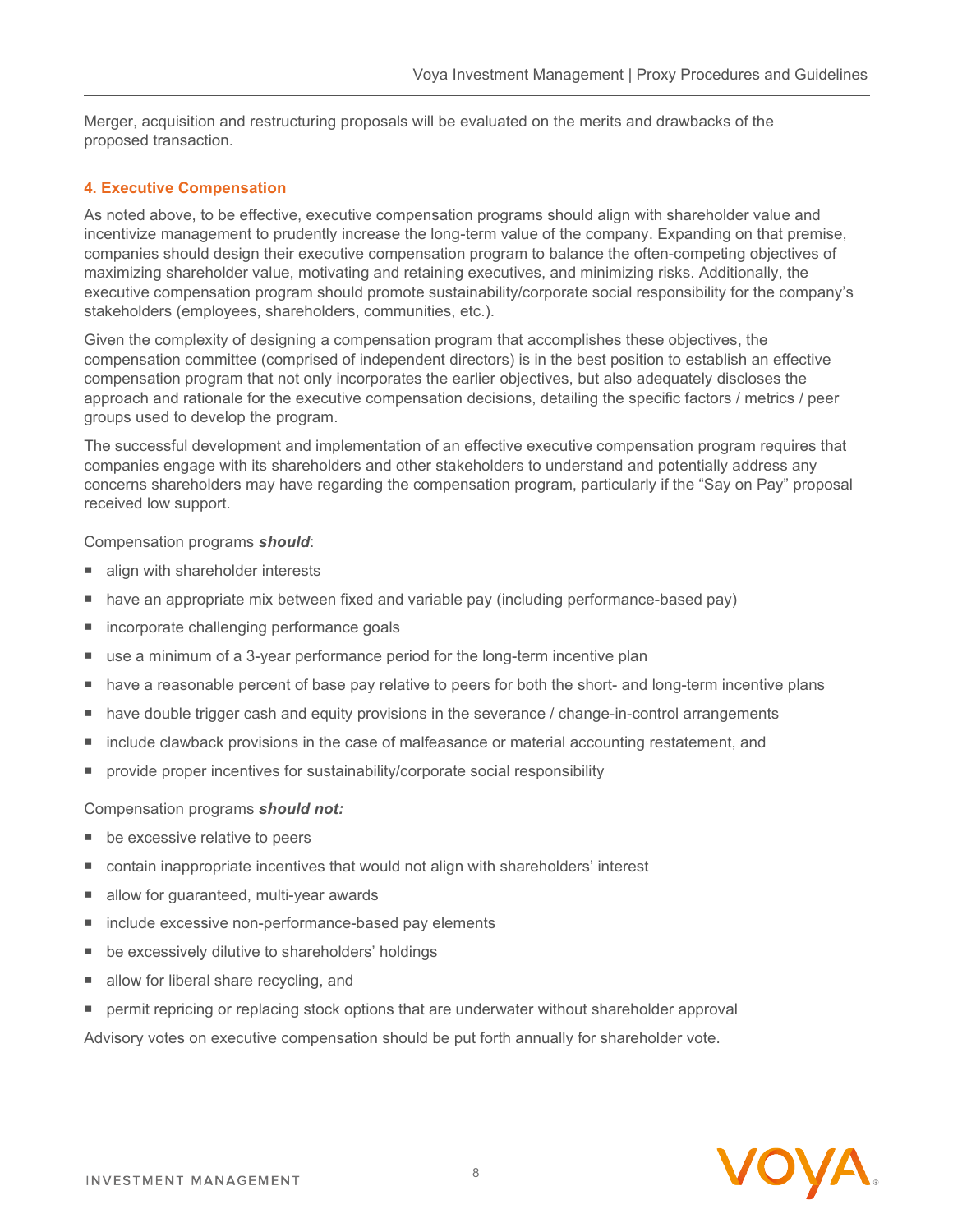#### **5. Social and Environment Matters**

Voya IM and other institutional shareholders are scrutinizing an increasing number of proposals regarding social and environmental matters. Accordingly, in addition to the company's governance risks and opportunities, companies should also assess their social and environmental risks and opportunities as it pertains to its stakeholders including its employees, communities, suppliers, and customers.

Specifically, companies should be assessing their risk and opportunities concerning:

- climate change
- environmental management
- diversity, equity, and inclusion
- cyber security
- human capital management
- and social capital

Companies should adequately disclose how they evaluate and mitigate such material risks in order to allow shareholders to assess how well the companies are mitigating and leveraging their social and environmental risks and opportunities Ideally, companies should adopt disclosure methodologies taking into account recommendations from the Sustainability Accounting Standards Board (SASB), Task Force on Climate-related Financial Disclosures (TCFD), Global Reporting Initiative (GRI), or EEO-1 to foster uniform disclosure and to all ow shareholders to assess risks across issuers.

Consistent with applicable legal and fiduciary standards, Voya IM will generally support shareholder proposals related to sustainability, environmental, and corporate social responsibility if management is not able to provide a credible reason as to why it should not be supported, *and* if the proposal:

- is applicable to the company's business
- enhances long-term shareholder value
- requests more transparency and commitment to improve the company's environmental and/or social risks
- aims to benefit the company's stakeholders
- is reasonable and not unduly onerous or costly, or
- is not requesting data that is primarily duplicative to data the company already publicly provides

Consistent with applicable legal and fiduciary standards, Voya IM will generally support reasonable shareholder proposals relating to environmental impact that:

- aim to reduce negative environmental impact, including the reduction of GHG emissions and other contributing factors to global climate change
- request reports related to environmental policies, practices and management including:
	- hydraulic fracturing operations
	- recycling strategy
	- energy efficiency
	- green technology
	- renewable energy resources, and
	- water-related risks